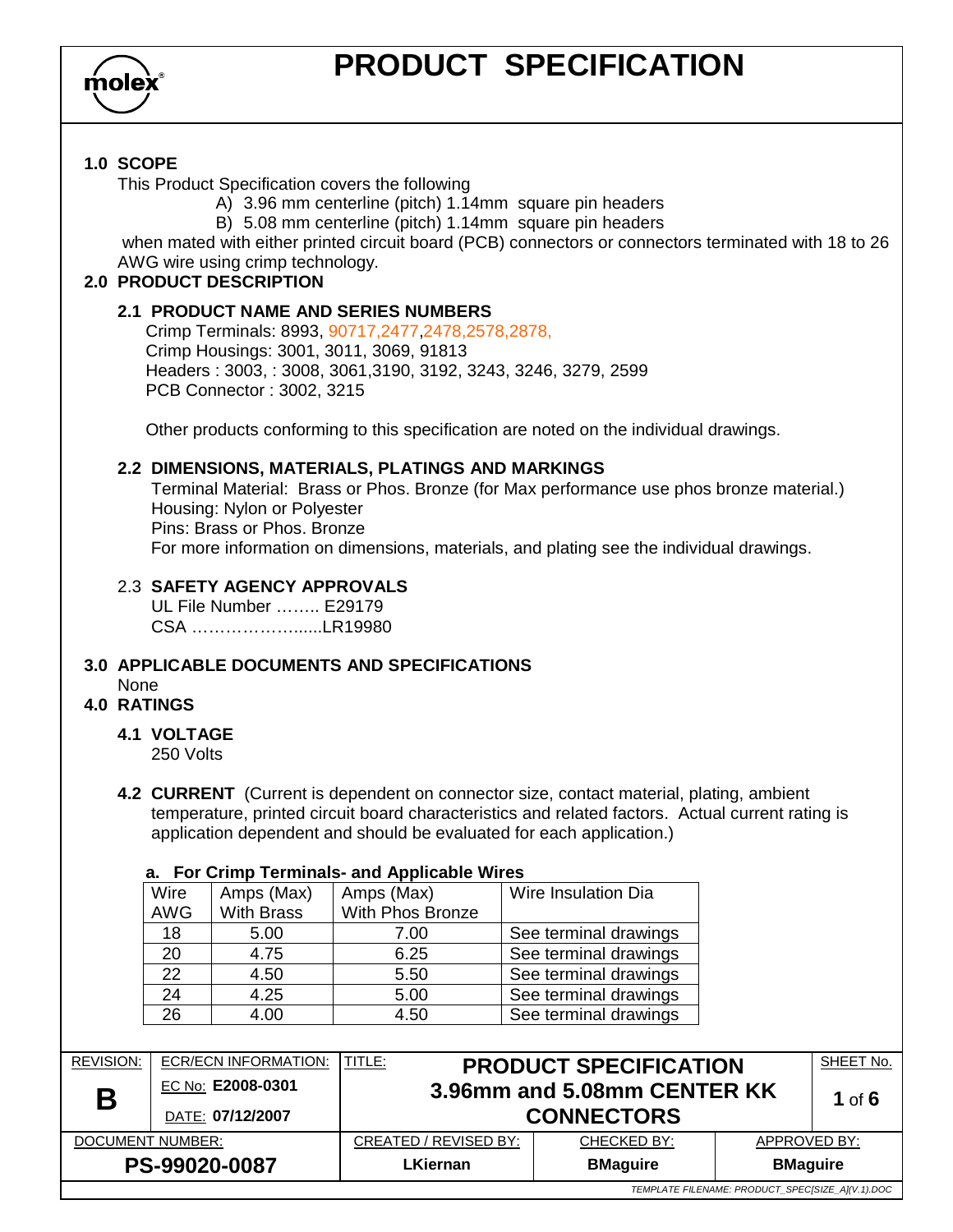

#### **4.2 CURRENT (cont)**

#### **b. For Printed Circuit Board Connectors**

| Connector           | Amps (Max)        | Amps (Max)       |
|---------------------|-------------------|------------------|
| <b>Style</b>        | <b>With Brass</b> | With Phos Bronze |
| Top Entry           | 4.50              | 5.00             |
| <b>Right Angle</b>  | 4.50              | 5.00             |
| <b>Bottom Entry</b> | 4.00              | 4.50             |

#### **4.3 TEMPERATURE (ambient + 30<sup>0</sup>C temp rise)**

|                              | <b>Brass</b>                        | ∣ Phos Bronze                       |
|------------------------------|-------------------------------------|-------------------------------------|
| <b>Operating Temperature</b> | $0^0C$ to +50 <sup>o</sup> C        | $0^0C$ to +75 <sup>0</sup> C        |
| Non Operating Temperature    | $-40^{\circ}$ C to $+105^{\circ}$ C | $-40^{\circ}$ C to $+105^{\circ}$ C |

## **5.0 PERFORMANCE**

#### **5.1 ELECTRICAL REQUIREMENTS**

| <b>DESCRIPTION</b>                                          | <b>TEST CONDITION</b>                                                                                                                                                                                            | <b>REQUIREMENT</b>                          |
|-------------------------------------------------------------|------------------------------------------------------------------------------------------------------------------------------------------------------------------------------------------------------------------|---------------------------------------------|
| Contact<br>Resistance<br>(Low Level)                        | Mate connectors: apply a maximum voltage<br>of 20 mV and a current of 100 mA.                                                                                                                                    | 10 milliohms<br><b>MAXIMUM</b><br>[initial] |
| Contact<br>Resistance of<br>Wire Termination<br>(Low Level) | Terminate the applicable wire to the terminal<br>and measure wire using a voltage of 20 mV<br>and a current of 100 mA.                                                                                           | 2 milliohms<br><b>MAXIMUM</b><br>[initial]  |
| <b>Insulation</b><br>Resistance                             | Unmate & unmount connectors: apply a<br>voltage of 500 VDC between adjacent<br>terminals and between terminals to ground.                                                                                        | 1000 Megaohms<br><b>MINIMUM</b>             |
| <b>Dielectric</b><br>Withstanding<br>Voltage                | Unmate connectors: apply a voltage of {two<br>times the rated voltage plus 1000 volts} VAC<br>for 1 minute between adjacent terminals and<br>between terminals to ground.                                        | No breakdown                                |
| Capacitance                                                 | Measure between adjacent terminals at 1<br>MHz.                                                                                                                                                                  | 1.2 picofarads<br><b>MAXIMUM</b>            |
| Temperature<br><b>Rise</b><br>(via Current Cycling)         | Mate connectors: measure the temperature<br>rise at the rated current after:<br>96 hours (steady state)<br>1)<br>240 hours (45 minutes ON and 15<br>2)<br>minutes OFF per hour)<br>96 hours (steady state)<br>3) | Temperature rise:<br>+30°C MAXIMUM          |

| <b>REVISION:</b>                                 | <b>ECR/ECN INFORMATION:</b> | TITLE:<br><b>PRODUCT SPECIFICATION</b> | SHEET No.          |                 |  |  |
|--------------------------------------------------|-----------------------------|----------------------------------------|--------------------|-----------------|--|--|
| Β                                                | EC No: E2008-0301           | 3.96mm and 5.08mm CENTER KK            | $2$ of $6$         |                 |  |  |
|                                                  | DATE: 07/12/2007            | <b>CONNECTORS</b>                      |                    |                 |  |  |
| DOCUMENT NUMBER:                                 |                             | CREATED / REVISED BY:                  | <b>CHECKED BY:</b> | APPROVED BY:    |  |  |
| PS-99020-0087                                    |                             | LKiernan                               | <b>BMaguire</b>    | <b>BMaguire</b> |  |  |
| TEMPLATE FILENAME: PRODUCT SPECISIZE AI(V.1).DOC |                             |                                        |                    |                 |  |  |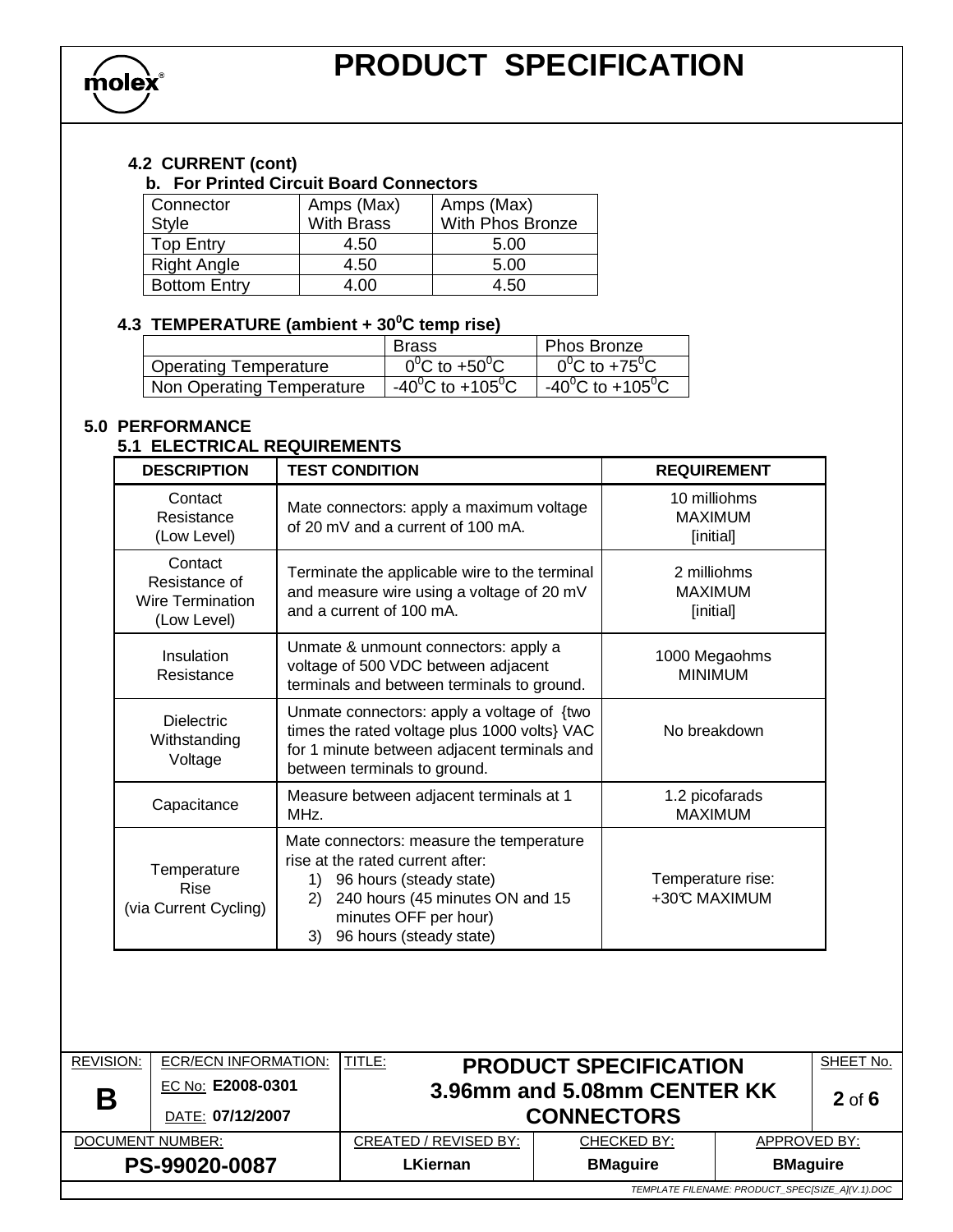

| <b>5.2 MECHANICAL REQUIREMENTS</b>                   |                                                                                                                                                                        |                                                                                             |  |  |
|------------------------------------------------------|------------------------------------------------------------------------------------------------------------------------------------------------------------------------|---------------------------------------------------------------------------------------------|--|--|
| <b>DESCRIPTION</b>                                   | <b>TEST CONDITION</b>                                                                                                                                                  | <b>REQUIREMENT</b>                                                                          |  |  |
| <b>Connector Mate</b><br>and<br><b>Unmate Forces</b> | Per circuit when mated to a 1.14mm Sq. pin.<br>Mate and unmate connector (male to female)<br>at a rate of $25 \pm 6$ mm per minute.                                    | 10.0 N MAXIMUM insertion<br>force &<br>3.7 <sub>N</sub><br>MINIMUM withdrawal force         |  |  |
| Terminal<br><b>Insertion Force</b><br>(into Housing) | Apply an axial insertion force on the terminal<br>at a rate of $25 \pm 6$ mm. (Forces will change<br>with platings and materials.)                                     | 17.8 N<br><b>MAXIMUM</b> insertion force                                                    |  |  |
| Terminal<br><b>Retention Force</b><br>(in Housing)   | Axial pullout force on the terminal in the<br>housing at a rate of $25 \pm 6$ mm per minute.<br>(Forces will change with platings and<br>materials.)                   | 35.6 N<br>MINIMUM withdrawal force                                                          |  |  |
| Durability                                           | Mate connectors up to 25 cycles at a<br>maximum rate of 10 cycles per minute prior<br>to Environmental Tests.                                                          | 10 milliohms MAXIMUM<br>(change from initial)                                               |  |  |
| Vibration<br>(Random)                                | Mate connectors and vibrate per EIA 364-28,<br>test condition VII.                                                                                                     | 10 milliohms MAXIMUM<br>(change from initial)<br>Discontinuity < 1 microsecond              |  |  |
| Shock<br>(Mechanical)                                | Mate connectors and shock at 50 g's with 1/2<br>sine wave (11 milliseconds) shocks in the<br>$\pm X, \pm Y, \pm Z$ axes (18 shocks total).                             | 10 milliohms MAXIMUM<br>(change from initial])<br>ጼ<br>Discontinuity < 1 microsecond        |  |  |
| Wire<br><b>Pullout Force</b><br>(Axial)              | Apply an axial pullout force on the wire at a<br>rate of $25 \pm 6$ mm. (For maximum<br>performance use Molex application tooling<br>with stranded tinned copper wire) | 18 $awg = 89 N$<br>20 $awg = 66 N$<br>22 $awg = 53 N$<br>24 $awg = 35 N$<br>26 $awg = 22 N$ |  |  |
| Normal<br>Force                                      | Apply a perpendicular force.                                                                                                                                           | 7.34 N (748 grams) average                                                                  |  |  |

| <b>REVISION:</b>                                 | ECR/ECN INFORMATION: | TITLE:<br><b>PRODUCT SPECIFICATION</b> |                 |                 | SHEET No.  |  |
|--------------------------------------------------|----------------------|----------------------------------------|-----------------|-----------------|------------|--|
| Β                                                | EC No: E2008-0301    | 3.96mm and 5.08mm CENTER KK            |                 |                 | $3$ of $6$ |  |
|                                                  | DATE: 07/12/2007     | <b>CONNECTORS</b>                      |                 |                 |            |  |
| DOCUMENT NUMBER:                                 |                      | CREATED / REVISED BY:                  | CHECKED BY:     | APPROVED BY:    |            |  |
| PS-99020-0087                                    |                      | <b>LKiernan</b>                        | <b>BMaguire</b> | <b>BMaguire</b> |            |  |
| TEMPLATE FILENAME: PRODUCT SPECISIZE AI(V.1).DOC |                      |                                        |                 |                 |            |  |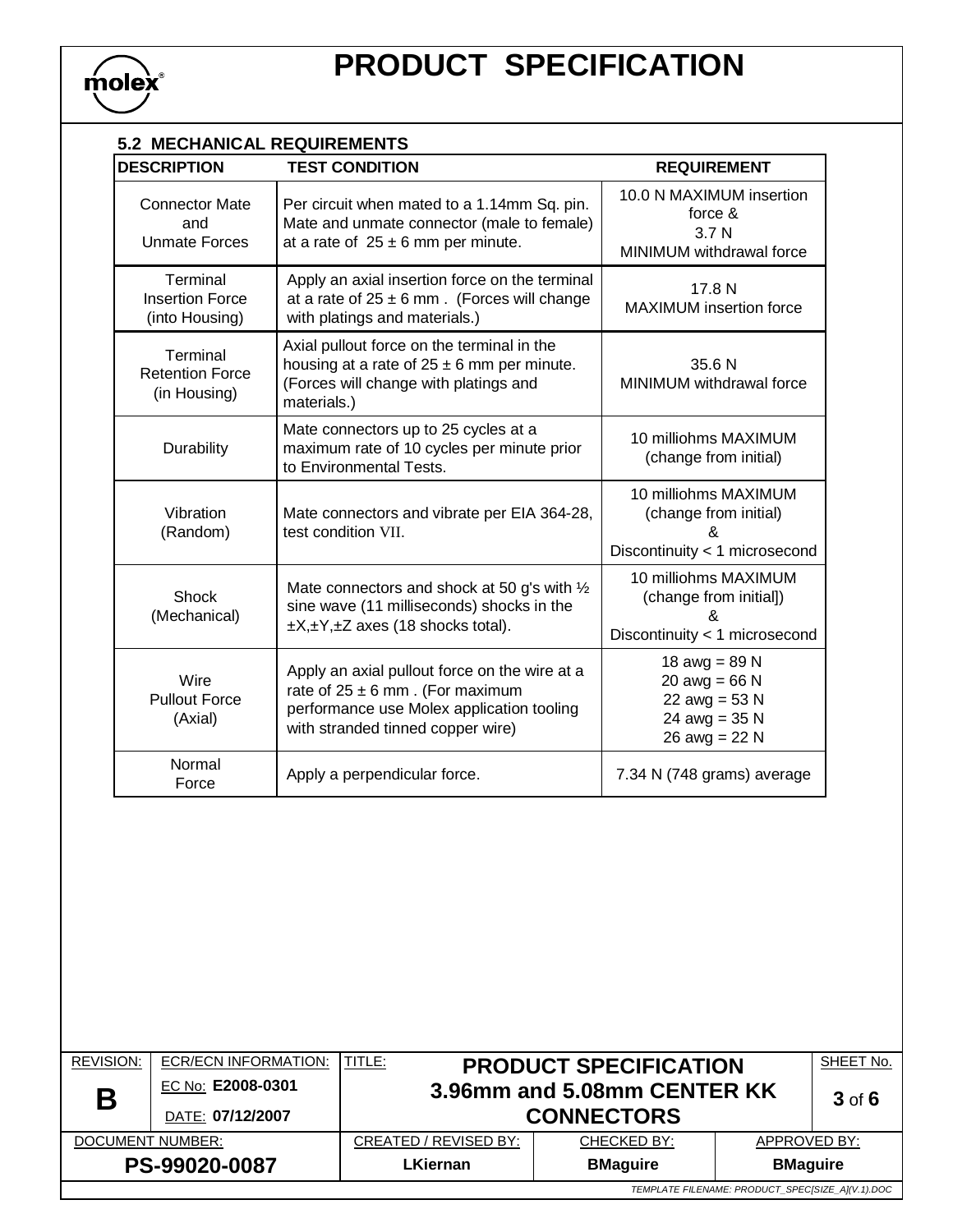

# **PRODUCT SPECIFICATION**

| <b>DESCRIPTION</b>         | <b>TEST CONDITION</b>                                                                                                                                                                                                                                                                                           | <b>REQUIREMENT</b>                                                                                                                                                                                     |
|----------------------------|-----------------------------------------------------------------------------------------------------------------------------------------------------------------------------------------------------------------------------------------------------------------------------------------------------------------|--------------------------------------------------------------------------------------------------------------------------------------------------------------------------------------------------------|
| Shock<br>(Thermal)         | Mate connectors; expose to 5 cycles of:<br><b>Duration (Minutes)</b><br>Temperature C<br>$-40 + 0/-3$<br>30<br>$+25$ $\pm 10$<br>5 MAXIMUM<br>$+105 + 3/-0$<br>30<br>$+25$ $\pm 10$<br>5 MAXIMUM                                                                                                                | 10 milliohms MAXIMUM<br>(change from initial)<br>&<br>Visual: No Damage                                                                                                                                |
| <b>Thermal Aging</b>       | Mate connectors; expose to:<br>96 hours at 105 ± 2°C                                                                                                                                                                                                                                                            | 10 milliohms MAXIMUM<br>(change from initial])<br>&<br>Visual: No Damage                                                                                                                               |
| Humidity<br>(Steady State) | Mate connectors: expose to a temperature of<br>40 ± 2°C with a relative humidity of 90-95%<br>for 96 hours.<br>Note: Remove surface moisture and air dry<br>for 1 hour prior to measurements.                                                                                                                   | 10 milliohms MAXIMUM<br>(change from initial)<br>&<br>Dielectric Withstanding<br>Voltage:<br>No Breakdown at 500 VAC<br>&<br>Insulation Resistance:<br>1000 Megaohms MINIMUM<br>&<br>Visual: No Damage |
| Humidity<br>(Cyclic)       | Mate connectors: cycle per EIA-364-31: 24<br>cycles at temperature $25 \pm 3$ °C at 80 ± 5%<br>relative humidity and $65 \pm 3$ °C at $50 \pm 5$ %<br>relative humidity; dwell time of 1.0 hour;<br>ramp time of 0.5 hours.<br>{Note: Remove surface moisture and air dry<br>for 1 hour prior to measurements.} | 10 milliohms MAXIMUM<br>(change from initial)<br>&<br>Dielectric Withstanding<br>Voltage:<br>No Breakdown at 500 VAC<br>ጼ<br><b>Insulation Resistance:</b><br>1000 Megaohms MINIMUM<br>&               |
| Solderability              | Per SMES-152                                                                                                                                                                                                                                                                                                    | Visual: No Damage<br>Solder coverage:<br>95% MINIMUM (per<br><b>SMES-152)</b>                                                                                                                          |

| <b>REVISION:</b>                                 | <b>ECR/ECN INFORMATION:</b> | TITLE:                                                      | <b>PRODUCT SPECIFICATION</b> |                 | SHEET No. |
|--------------------------------------------------|-----------------------------|-------------------------------------------------------------|------------------------------|-----------------|-----------|
| Β                                                | EC No: E2008-0301           | 3.96mm and 5.08mm CENTER KK                                 |                              | 4 of $6$        |           |
|                                                  | DATE: 07/12/2007            | <b>CONNECTORS</b>                                           |                              |                 |           |
| <b>DOCUMENT NUMBER:</b>                          |                             | CREATED / REVISED BY:<br><b>CHECKED BY:</b><br>APPROVED BY: |                              |                 |           |
| PS-99020-0087                                    |                             | <b>LKiernan</b>                                             | <b>BMaguire</b>              | <b>BMaguire</b> |           |
| TEMPLATE FILENAME: PRODUCT SPECISIZE AI(V.1).DOC |                             |                                                             |                              |                 |           |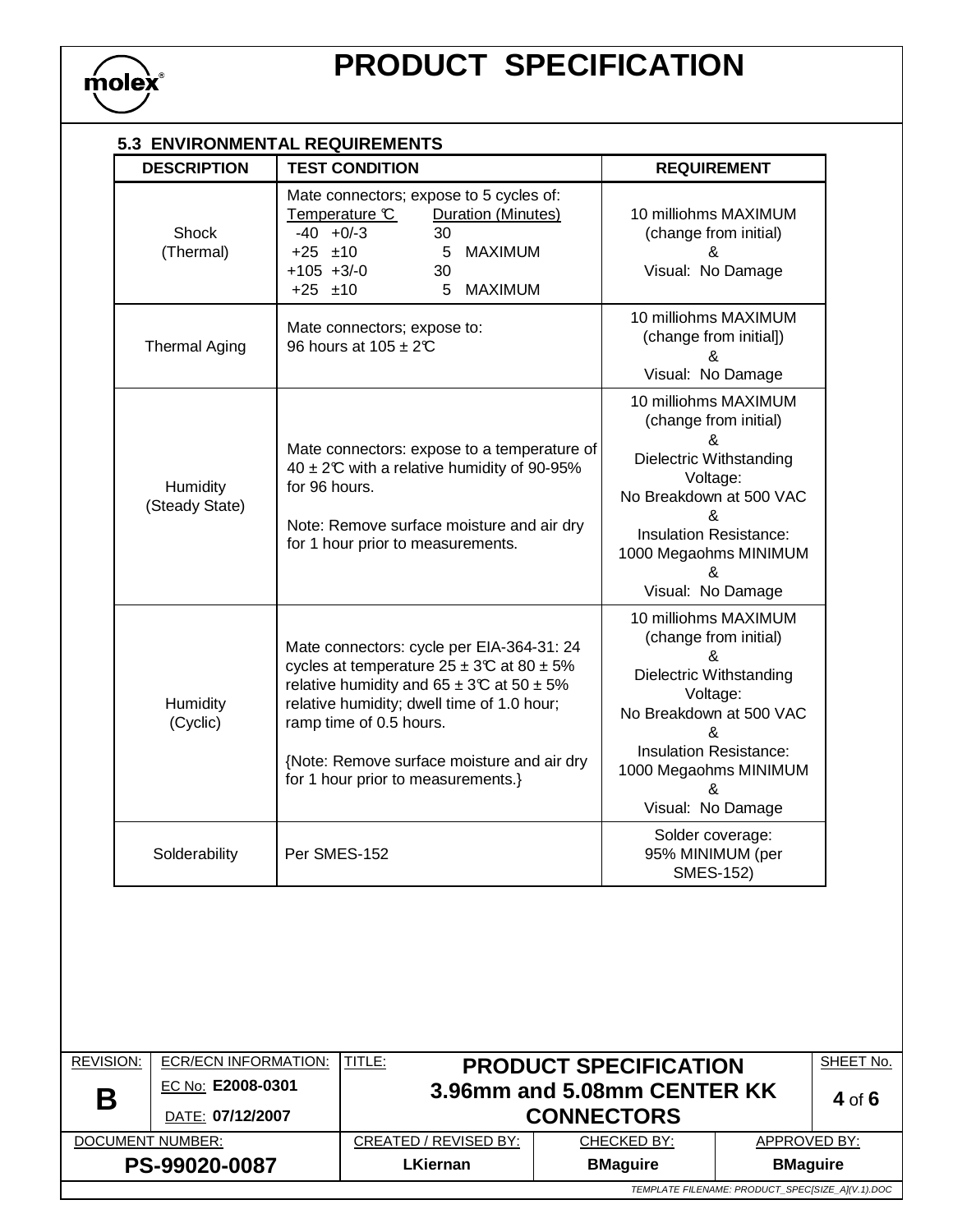

#### **5.3 ENVIRONMENTAL REQUIREMENTS**

| <b>DESCRIPTION</b>        | <b>TEST CONDITION</b>                                                                                                   | <b>REQUIREMENT</b>                                                                                                                              |
|---------------------------|-------------------------------------------------------------------------------------------------------------------------|-------------------------------------------------------------------------------------------------------------------------------------------------|
| Solder<br>Resistance      | Dip connector terminal tails in solder:<br>Solder Duration: $5 \pm 0.5$ seconds;<br>Solder Temperature: $230 \pm 5$ °C  | Visual:<br>No Damage to insulator<br>material                                                                                                   |
| Salt Spray                | Mate connectors:<br>Duration: 48 hours exposure;<br>Atmosphere: salt spray from a 5% solution;<br>Temperature: 35 +1/-2 | 10 milliohms MAXIMUM<br>(change from initial)<br>&<br>Visual: No Damage                                                                         |
| <b>Cold Resistance</b>    | Mate connectors:<br>Duration: 96 hours;<br>Temperature: $-40 \pm 3$ °C                                                  | 10 milliohms MAXIMUM<br>(change from initial)<br>&<br>Visual: No Damage                                                                         |
| <b>Glow Wire</b><br>91813 | Glow wire temperature 750°C.<br>See appendix A for test positions as per IEC<br>60695-2-11                              | The flame must extinguish<br>within 2 seconds of removal of<br>glow wire. No ignition of<br>wrapping tissue placed 200mm<br>under test specimen |

## **6.0 PACKAGING**

Parts shall be packaged to protect against damage during handling, transit and storage.

#### **7.0 GAGES AND FIXTURES**

#### **8.0 OTHER**

| <b>REVISION:</b>                                 | ECR/ECN INFORMATION: | TITLE:<br><b>PRODUCT SPECIFICATION</b>                      |  |  | SHEET No.  |  |
|--------------------------------------------------|----------------------|-------------------------------------------------------------|--|--|------------|--|
| Β                                                | EC No: E2008-0301    | 3.96mm and 5.08mm CENTER KK                                 |  |  | $5$ of $6$ |  |
|                                                  | DATE: 07/12/2007     | <b>CONNECTORS</b>                                           |  |  |            |  |
| DOCUMENT NUMBER:                                 |                      | CREATED / REVISED BY:<br>APPROVED BY:<br><b>CHECKED BY:</b> |  |  |            |  |
| PS-99020-0087                                    |                      | <b>LKiernan</b><br><b>BMaguire</b><br><b>BMaguire</b>       |  |  |            |  |
| TEMPLATE FILENAME: PRODUCT SPECISIZE AI(V.1).DOC |                      |                                                             |  |  |            |  |